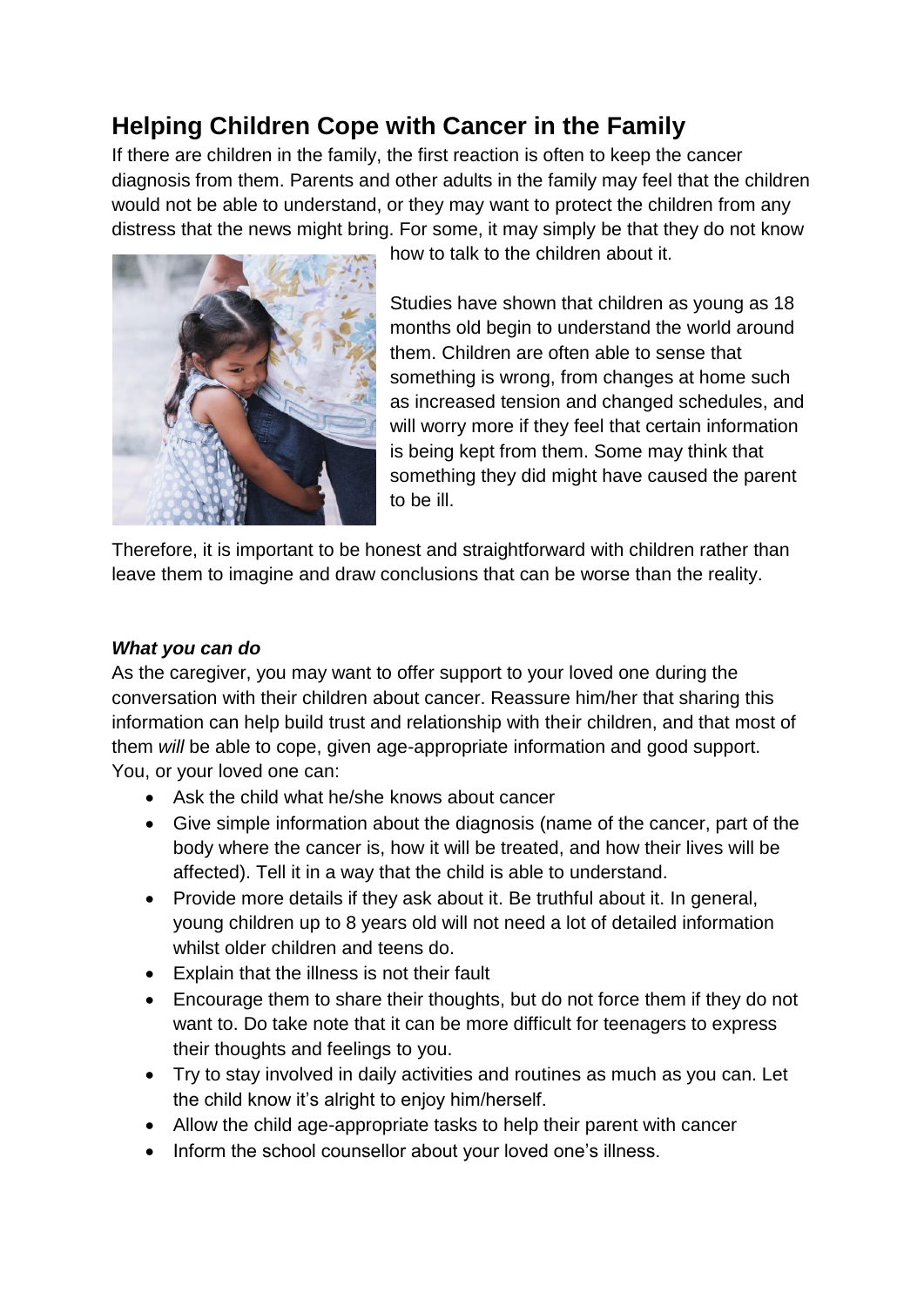## *How do I respond if the child asks if my loved one is going to die?*

- Admit that it is a scary question for you and the family
- Admit that it is a hard question for children to ask
- Respond honestly. "What you can be sure of is that I'll be honest with you about what's going on. If you can't stop worrying, please tell me so that we can work on that together."
- Remember that children should be given truthful information when they need it in order to cope well from day to day.
- Reassure them that no matter what happens, they will always be cared for.

### *When to call your cancer care team*

Sometimes, despite being honest with the child, some children may react to your loved one's illness in many different ways. They may:

- Be unsure of how to act when they see the treatment's effects on your loved one
- Act out of the norm (e.g. become more withdrawn or more aggressive)
- Act clingy or miss the attention they used to get
- Show less interest in activities
- Has trouble concentrating
- Get upset if they are asked to do more chores around the house
- Have problems in school (e.g. relating to friends or neglect homework)
- Have trouble eating or sleeping
- Have signs of self-harm or thoughts of suicide

Please inform your doctor or nurse if you notice any of the above, or if you feel that it is difficult for you or your loved one to speak to the children about cancer. Sometimes kids, especially teenagers, may find it easier to open up to an adult who is not their parent.

If you are a patient with NCCS, you may also call **+65 6436 8417** or **+65 64368088** to book an appointment to speak to an NCCS medical social worker or clinical psychologist.